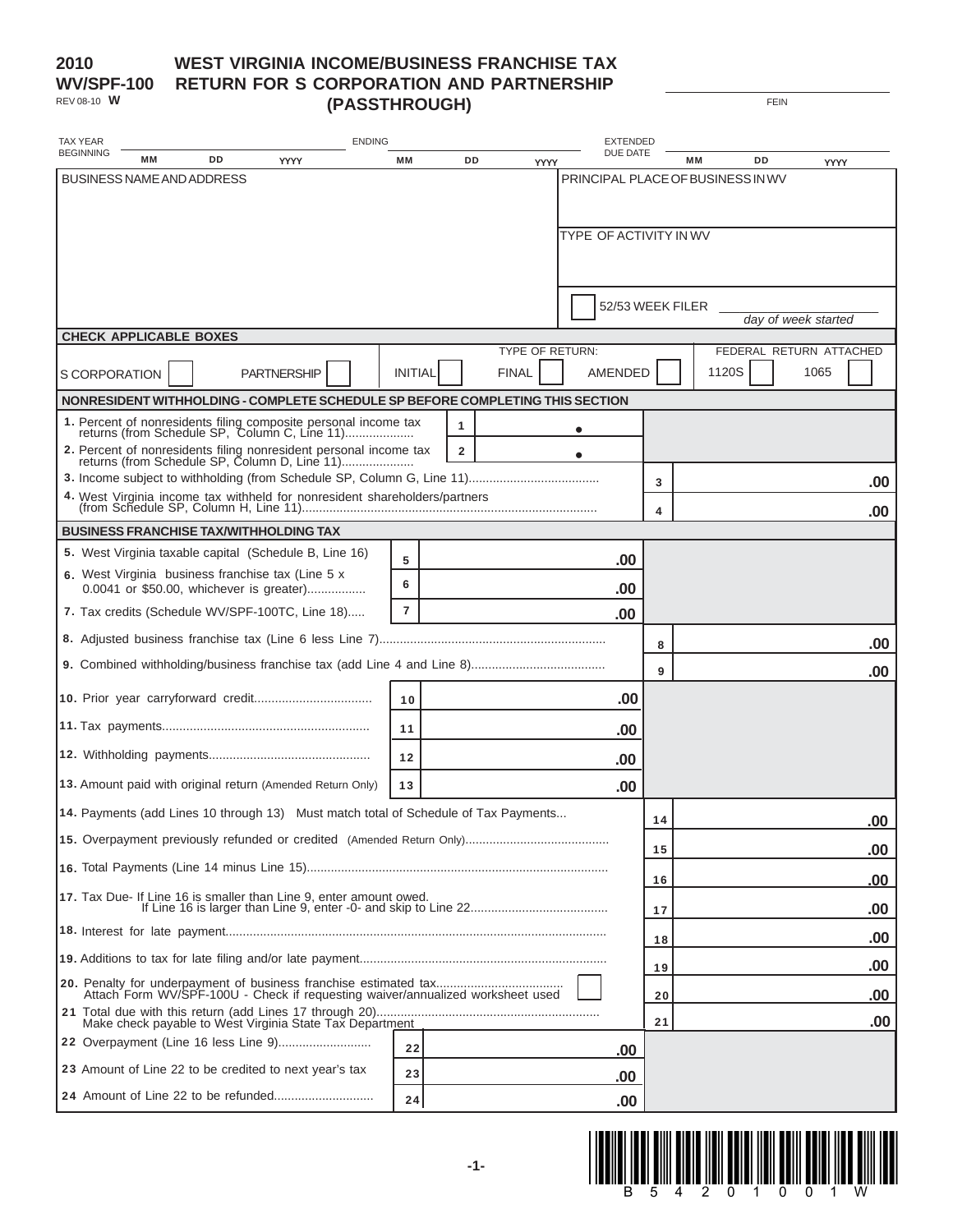#### **WV/SPF-100 WEST VIRGINIA INCOME/BUSINESS FRANCHISE TAX - 2010 RETURN FOR S CORPORATION AND PARTNERSHIP** REV 08-10 **W**

| <b>SCHEDULE A - INCOME/LOSS</b>                                                                                                                                                                                                   |                                                                   |  |  |  |  |  |  |  |  |
|-----------------------------------------------------------------------------------------------------------------------------------------------------------------------------------------------------------------------------------|-------------------------------------------------------------------|--|--|--|--|--|--|--|--|
| 1. Income/Loss: S Corporation use Federal Form 1120S; Partnership use Federal Form 1065                                                                                                                                           | .00<br>$\mathbf{1}$                                               |  |  |  |  |  |  |  |  |
| 2. Other income: S Corporation use Federal Form 1120S, Schedule K and K-1, supplemental income;                                                                                                                                   | $\overline{2}$<br>.00                                             |  |  |  |  |  |  |  |  |
| 3. Other expenses/deductions: S Corporation use Federal form 1120S, Schedule K; Partnership use Federal                                                                                                                           | 3<br>.00                                                          |  |  |  |  |  |  |  |  |
|                                                                                                                                                                                                                                   | 4<br>.00                                                          |  |  |  |  |  |  |  |  |
|                                                                                                                                                                                                                                   | 5<br>.00                                                          |  |  |  |  |  |  |  |  |
| 6. Modified federal income (sum of Lines 4 and 5). Wholly WV business go to Line 12; Multistate Corporation go to Line 7. Modified federal Partnership income (sum of Lines 4 and 5), go to Line 8                                | 6<br>.00                                                          |  |  |  |  |  |  |  |  |
| 7-Total nonbusiness income allocated everywhere: S CORPORATION ONLY use Form WV/SPF-100APT,                                                                                                                                       | $\overline{7}$<br>.00                                             |  |  |  |  |  |  |  |  |
|                                                                                                                                                                                                                                   | 8<br>.00                                                          |  |  |  |  |  |  |  |  |
| 9. West Virginia apportionment factor: (Round to 6 decimal places) from<br>WV/SPF-100APT, S Corporation use Schedule B, Line 8; or Part 2, Column 3;<br>or Part 3, Column 3; Partnership use Schedule B, Line 8<br>9<br>$\bullet$ |                                                                   |  |  |  |  |  |  |  |  |
| 10. West Virginia apportioned income (Line 8 multiplied by Line 9) If Line 10 shows a loss, omit Page 1,<br>Lines 1 through 4. However you must complete Schedule SP. S Corporations complete Lines 11 and 12                     | .00<br>10                                                         |  |  |  |  |  |  |  |  |
| 11. Nonbusiness income allocated to West Virginia; S CORPORATION ONLY. Use Form WV/SPF-100APT,                                                                                                                                    |                                                                   |  |  |  |  |  |  |  |  |
| 12. West Virginia income (wholly WV S-Corporations enter Line 6: Multistate Corporations add Lines 10 and 11).                                                                                                                    | 11<br>.00                                                         |  |  |  |  |  |  |  |  |
| If Line 12 shows a loss, omit Page 1, Lines 1 through 4. However, you must complete Schedule SP                                                                                                                                   | .00<br>12                                                         |  |  |  |  |  |  |  |  |
|                                                                                                                                                                                                                                   | <b>SCHEDULE A-1 - MODIFICATIONS TO FEDERAL PARTNERSHIP INCOME</b> |  |  |  |  |  |  |  |  |
| <b>INCREASING</b><br>13. Interest income from obligations or securities of any state, or political subdivision other than this state                                                                                              | .00<br>13                                                         |  |  |  |  |  |  |  |  |
| 14. US Government obligation interest or dividends exempt from federal but not exempt from state tax, less                                                                                                                        | 14<br>.00                                                         |  |  |  |  |  |  |  |  |
| 15. Interest expenses deducted on your federal return on indebtedness to purchase or carry securities                                                                                                                             | 15<br>.00                                                         |  |  |  |  |  |  |  |  |
|                                                                                                                                                                                                                                   | .00<br>16                                                         |  |  |  |  |  |  |  |  |
| <b>DECREASING</b>                                                                                                                                                                                                                 |                                                                   |  |  |  |  |  |  |  |  |
|                                                                                                                                                                                                                                   | .00<br>17                                                         |  |  |  |  |  |  |  |  |
| 18. US Government obligation interest or dividends subject to federal but exempt from state tax, less related                                                                                                                     | .00<br>18                                                         |  |  |  |  |  |  |  |  |
| 19. Refund or credit of income taxes or taxes based upon income, imposed by this state or any other jurisdiction,                                                                                                                 | 19<br>.00                                                         |  |  |  |  |  |  |  |  |
|                                                                                                                                                                                                                                   | .00<br>20                                                         |  |  |  |  |  |  |  |  |
| <b>NET</b>                                                                                                                                                                                                                        |                                                                   |  |  |  |  |  |  |  |  |
| 21. Net modifications to federal partnership income - Line 16 less Line 20. Enter here and on Schedule A, Line 5<br><b>TYPE</b>                                                                                                   | .00<br>21                                                         |  |  |  |  |  |  |  |  |
| <b>DIRECT</b><br>CHECKING ROUTING<br><b>ACCOUNT</b><br><b>DEPOSIT</b><br><b>NUMBER</b><br><b>NUMBER</b><br>OF REFUND<br><b>SAVINGS</b>                                                                                            |                                                                   |  |  |  |  |  |  |  |  |

Under penalties of perjury, I declare that I have examined this return (including accompanying schedules and statements) and to the best of my knowledge and belief it is true and complete. All appropriate sections of the return must be completed. An incomplete return will not be accepted as timely filed. Checking this box indicates waiver of my/our rights of confidentiality for the purpose of contacting the preparer regarding this return.

| <b>MAIL TO:</b>                        |                                         |       |      |                              |  |  |
|----------------------------------------|-----------------------------------------|-------|------|------------------------------|--|--|
| Paid preparer's signature              | Firm's name and address                 |       | Date | Preparer phone number        |  |  |
|                                        |                                         |       |      |                              |  |  |
| Signature of Officer/Partner or Member | Name of Officer/Partner or member-print | Title | Date | <b>Business Phone Number</b> |  |  |
|                                        |                                         |       |      |                              |  |  |

**WEST VIRGINIA STATE TAX DEPARTMENT TAX ACCOUNT ADMINISTRATION DIVISION PO BOX 11751 CHARLESTON, WV 25339-1751**

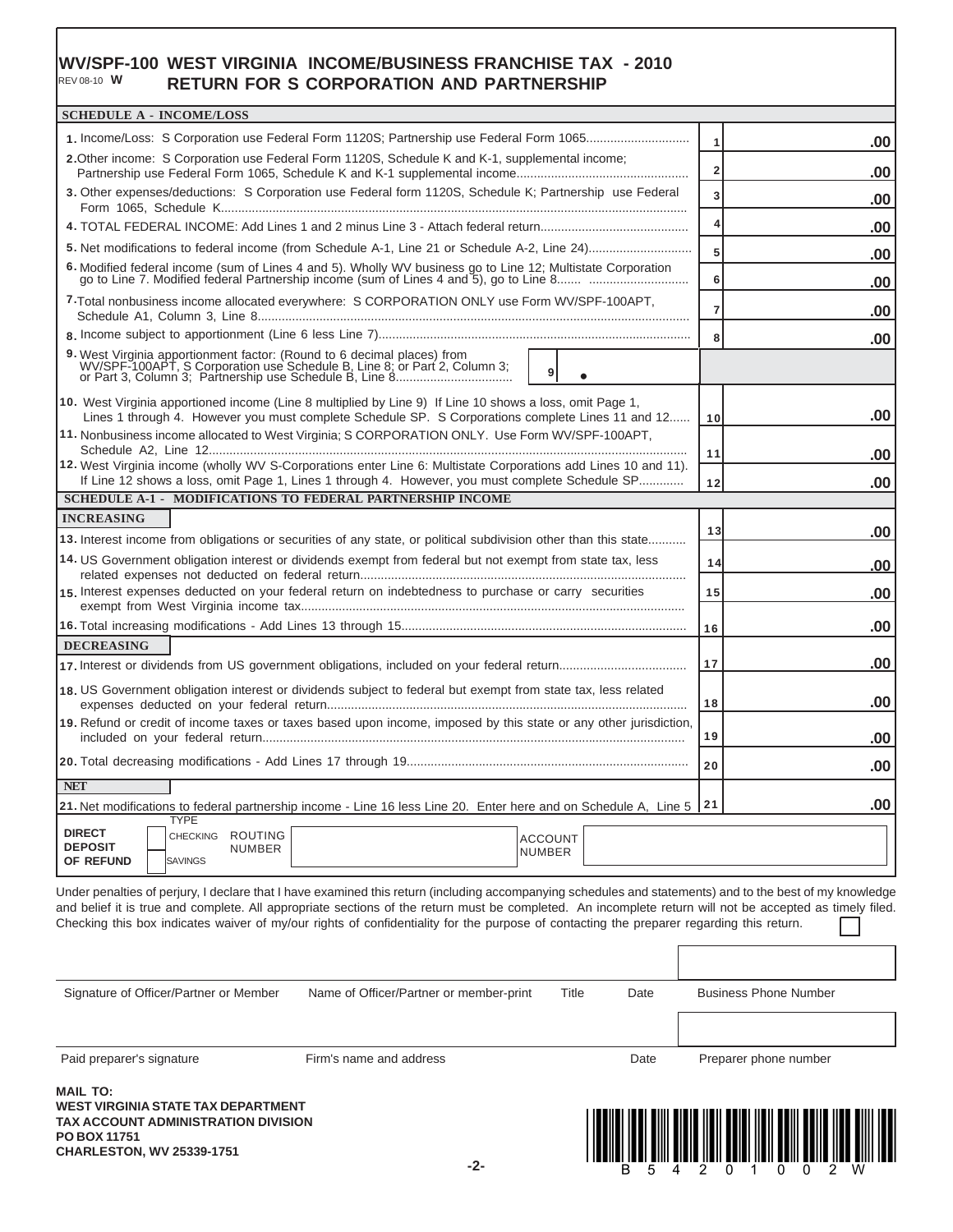#### **WV/SPF-100 WEST VIRGINIA INCOME/BUSINESS FRANCHISE TAX 2010 RETURN FOR S CORPORATION AND PARTNERSHIP** REV 08-10 **W**

### **SCHEDULE A-2 - SCHEDULE A-2 - MODIFICATIONS TO FEDERAL S CORPORATIONS TO FEDERAL SERVICION INCOMEDIATION**

**FEIN** 

| SCHEDULE A-2 - MODIFICATIONS TO FEDERAL S CORPORATION INCOME                                      |    |     |
|---------------------------------------------------------------------------------------------------|----|-----|
| S CORPORATION INCOME TAX - CALCULATION OF WEST VIRGINIA TAXABLE INCOME (11-24-6 and 6a)           |    |     |
|                                                                                                   | 1  | .00 |
| 2. U.S. Government obligation interest or dividends not exempt from state tax, less related       | 2  | .00 |
| 3. Income taxes or taxes based upon net income, imposed by this state or any other jurisdiction,  | 3  | .00 |
| 4. Federal depreciation/amortization for WV water/air pollution control facilities -              | 4  | .00 |
| 5. Unrelated business taxable income of a corporation exempt from federal tax (IRC 512)           | 5  | .00 |
|                                                                                                   | 6  | .00 |
| 7. Federal deduction for charitable contributions to Neighborhood Investment Programs if          | 7  | .00 |
|                                                                                                   | 8  | .00 |
|                                                                                                   | 9  | .00 |
|                                                                                                   | 10 | .00 |
| 11. Add back for expenses related to certain REIT's and Regulated Investment                      | 11 | .00 |
|                                                                                                   | 12 | .00 |
| 13. Refund or credit of income taxes or taxes based upon net income, imposed by this state or any | 13 | .00 |
| 14. Interest expense on obligations or securities of any state or its political subdivisions,     | 14 | .00 |
| 15. Salary expense not allowed on federal return due to claiming the federal jobs credit          | 15 | .00 |
|                                                                                                   | 16 | .00 |
|                                                                                                   | 17 | .00 |
|                                                                                                   | 18 | .00 |
| 19. Cost of West Virginia water/air pollution control facilities - wholly WV only                 | 19 | .00 |
| 20. Employer contributions to medical savings accounts (WV Code §33-16-15) included in federal    | 20 | .00 |
| 22. Allowance for governmental obligations/obligations secured by residential property            | 21 | .00 |
|                                                                                                   | 22 | .00 |

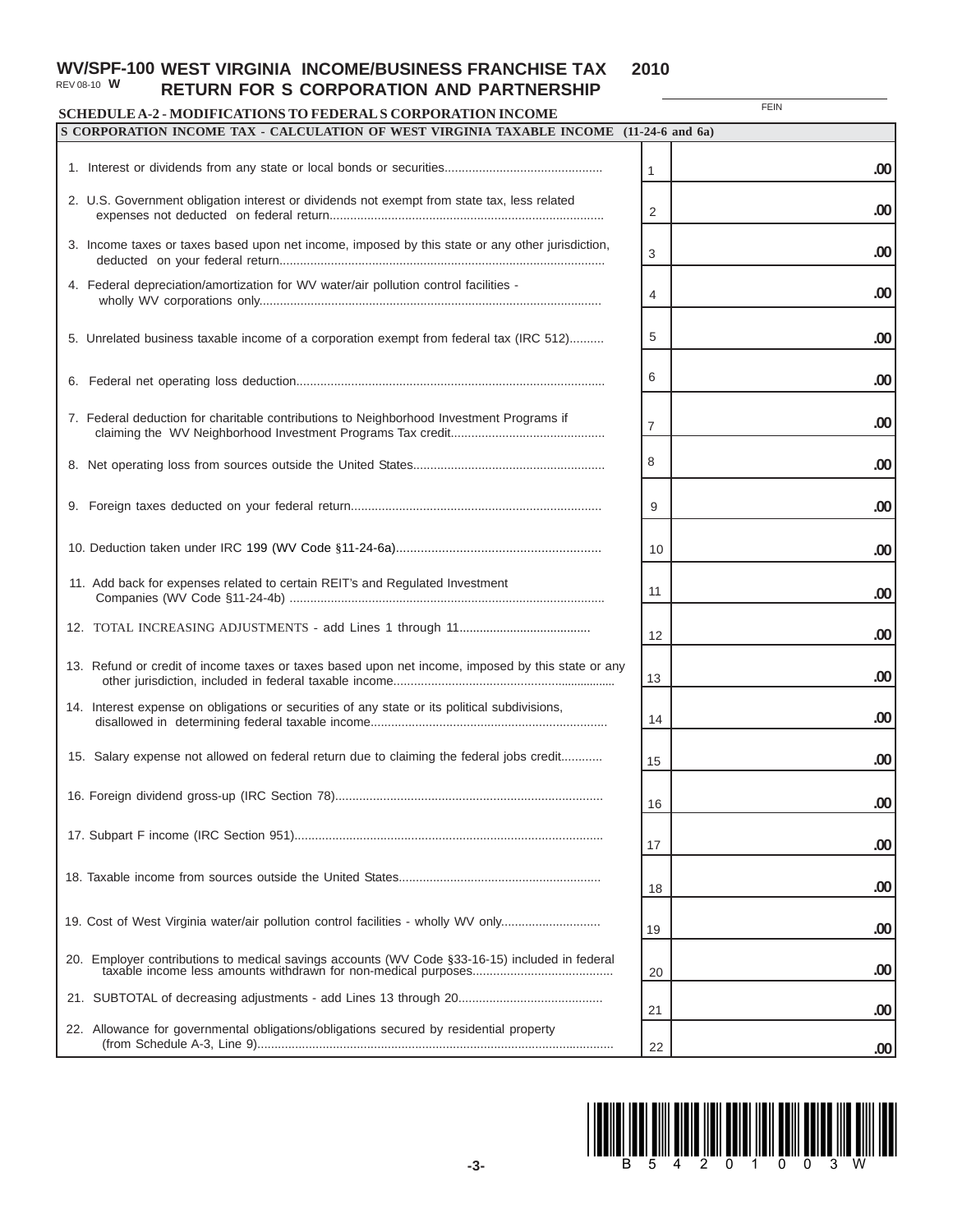#### **WV/SPF-100 WEST VIRGINIA INCOME/BUSINESS FRANCHISE TAX 2010 RETURN FOR S CORPORATION AND PARTNERSHIP** REV 08-10 **W**

|                                                                                                                                                                          |    | FEIN                                                   |  |  |  |  |  |  |  |
|--------------------------------------------------------------------------------------------------------------------------------------------------------------------------|----|--------------------------------------------------------|--|--|--|--|--|--|--|
|                                                                                                                                                                          | 22 | .00                                                    |  |  |  |  |  |  |  |
| 24. Net modifications to Federal S Corporation Income - Line 12 less Line 23. Enter here and                                                                             | 23 | .00                                                    |  |  |  |  |  |  |  |
| SCHEDULE A-3 - ALLOWANCE FOR GOVERNMENTAL OBLIGATIONS/OBLIGATIONS SECURED BY RESIDENTIAL PROPERTY<br>$(11-24-6(f))$                                                      |    |                                                        |  |  |  |  |  |  |  |
|                                                                                                                                                                          |    | .00                                                    |  |  |  |  |  |  |  |
| 2.                                                                                                                                                                       | 2  | .00                                                    |  |  |  |  |  |  |  |
| Investments or loans primarily secured by mortgages or deeds of trust on residential property<br>3.                                                                      | 3  | .00                                                    |  |  |  |  |  |  |  |
| 4. Loans primarily secured by a lien or security agreement on a mobile home or double-wide                                                                               | 4  | .00                                                    |  |  |  |  |  |  |  |
|                                                                                                                                                                          | 5  | .00                                                    |  |  |  |  |  |  |  |
|                                                                                                                                                                          | 6  | .00                                                    |  |  |  |  |  |  |  |
| 7. Line 5 divided by Line 6 (round to six (6) decimal places)<br>$\overline{7}$                                                                                          |    | <b>COMPLETED SCHEDULE B</b><br><b>MUST BE ATTACHED</b> |  |  |  |  |  |  |  |
| 8. Adjusted income - Add Schedule A, Line 4 and Schedule A-2, Line 12 minus Schedule A-2 Line<br>21 plus total from Form WV/SPF-100APT, Schedule A2, Lines 10 through 13 | 8  | .00                                                    |  |  |  |  |  |  |  |
| 9. ALLOWANCE - Line 7 x Line 8, disregard sign - enter here and on Schedule A-2 Line 22                                                                                  | 9  | .00                                                    |  |  |  |  |  |  |  |

| <b>SCHEDULE OF TAX PAYMENTS</b> |                                                       |                                                   |  |  |                    |                                                                                   |                   |  |  |
|---------------------------------|-------------------------------------------------------|---------------------------------------------------|--|--|--------------------|-----------------------------------------------------------------------------------|-------------------|--|--|
| Name of business                | West Virginia Account<br><b>Identification Number</b> | Date of Payment<br><b>YEAR</b><br>MM<br><b>DD</b> |  |  | Indicate<br>if EFT | Type: withholding,<br>estimated, extension,<br>other pmts or prior<br>year credit | Amount of payment |  |  |
|                                 |                                                       |                                                   |  |  |                    |                                                                                   | .00.              |  |  |
|                                 |                                                       |                                                   |  |  |                    |                                                                                   | .00               |  |  |
|                                 |                                                       |                                                   |  |  |                    |                                                                                   | .00               |  |  |
|                                 |                                                       |                                                   |  |  |                    |                                                                                   | .00.              |  |  |
|                                 |                                                       |                                                   |  |  |                    |                                                                                   | .00               |  |  |
|                                 |                                                       |                                                   |  |  |                    |                                                                                   | .00               |  |  |
|                                 |                                                       |                                                   |  |  |                    |                                                                                   | .00.              |  |  |
|                                 |                                                       |                                                   |  |  |                    |                                                                                   |                   |  |  |
|                                 |                                                       |                                                   |  |  |                    |                                                                                   | .00               |  |  |



 $\overline{---}$